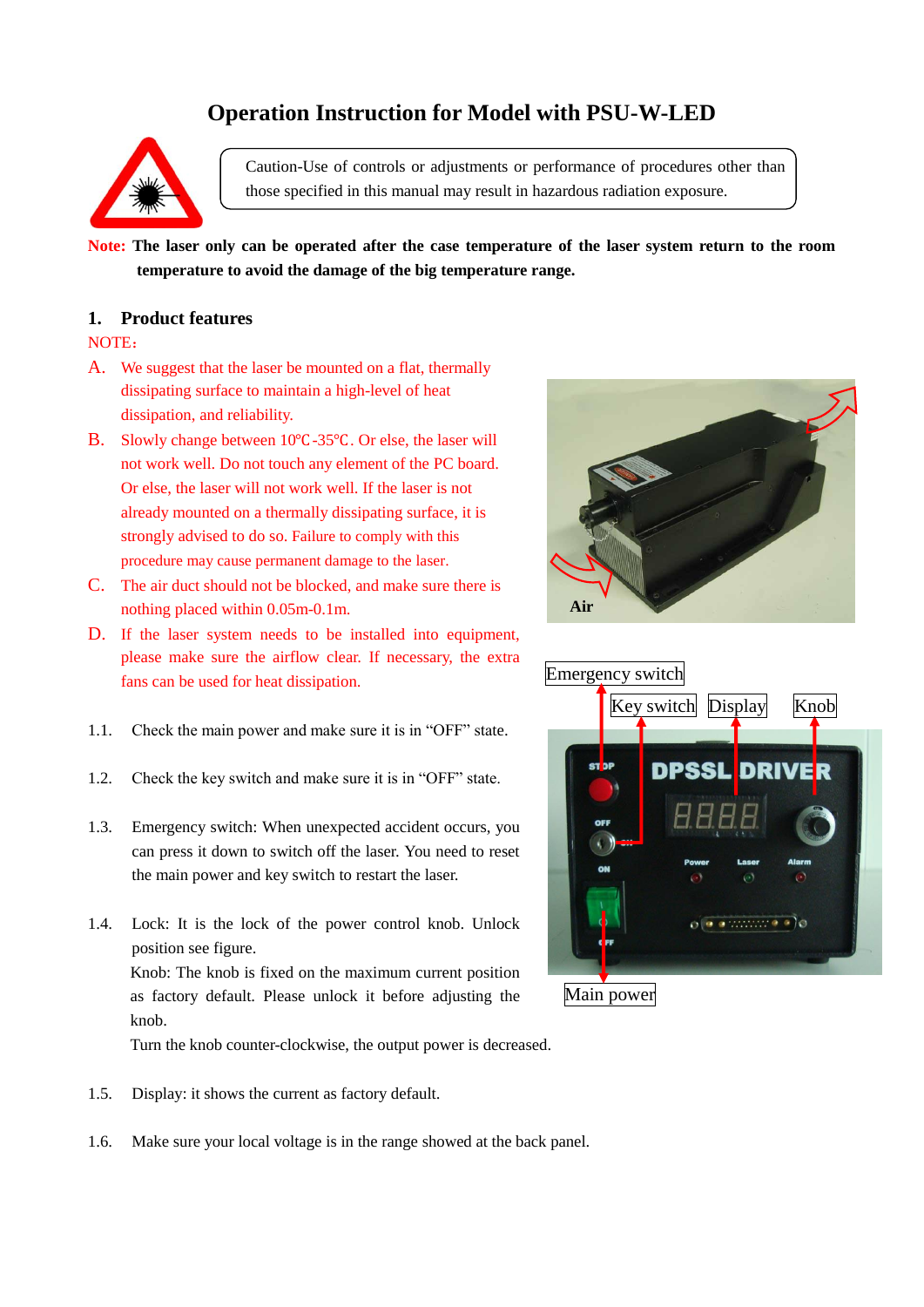- 1.7. Interlock: Pull out the crystal plug or disconnect the short wire on the plug(if there are two short wires ,disconnect both of them), laser system will stop working. At this point you must connect the plug or restore short wires, turn off the electronic lock, and then open it, the laser system return to normal working station.
- 1.8. TTL or Analogue external control signal interface.
- 1.9. Toggle switch:
	- 1.9.1. Push it to "Local" position, the laser works as CW.
	- 1.9.2. Push it to "Remote" position, the laser works as CW and

the external TTL signal could be added on the laser.

## Note: Make sure the key switch is on "off" state before changing the toggle switch.

1.10. Fuse: if the power supply has no function (fan in the driver doesn't work or the red LED-"power" is off), the most possible problem is the fuse broken. Please note to replace the fuse after switching off the key switch and mains power. (Using 5A and 3A fuse under 110V and 220V respectively.) Note: The corresponding fuse with default parameters as shown in the table is inserted into the laser driver as the factory default and the client should change the proper fuse according to the operation voltage to avoid the damage of the elements of the laser.





| Voltage of Driver   | 10V | 220V | 10V/220V |
|---------------------|-----|------|----------|
| <b>Fuse Default</b> |     | эд   |          |
| Parameters          |     |      |          |

1.11. This is modulation cord. The white wire is anode (+), and the other is for cathode (-).

## 2. **Operation**

**Note: Due to the output power of the laser is high, please place a black metal object that is not combustible and doesn't reflect in front of the aperture of the laser. Avoid burning skin and emblazing other objects.**

2.1. The connector is with the function of protecting. Please remove it when using the laser. (When the laser is not connected with the power supply, please cover it to avoid the damage of the laser).

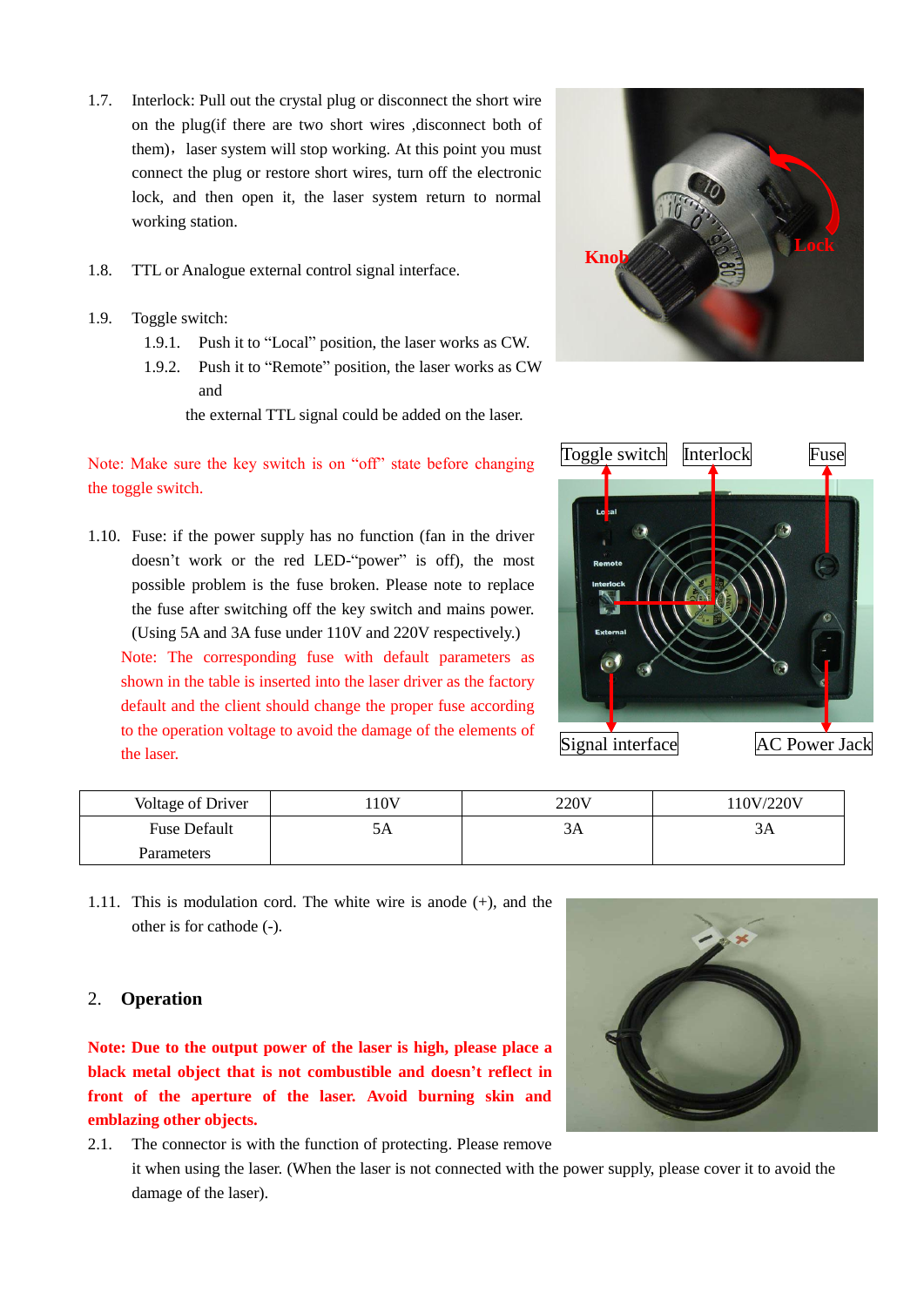- 2.2. Attach the laser head to the connector of power supply firmly. Please make sure to fasten the locking ring on the connector.
- 2.3. Connect the power cord of the power supply to AC Power Jack.
- 2.4. Open the shutter.
- 2.5. Switch on the main power of the power supply. The red LED "Power" is on.
- 2.6. The laser start to work after 10 seconds, the green LED-"Laser" is on. The warming up time is about 15minutes
- 2.7. Only for unexpected accident occurs, the red LED-"Alarm" will be on. That means the laser system works in abnormal state. Please switch off the mains power. Please reset the mains power and key switch after a few minutes, then to restart the laser system again.
- 2.8. TTL and analogue modulation are optional. As for the TTL or analogue instruction, please refer to the "Notes for TTL Modulation" or "Notes for Analog Modulation ".
	- 2.8.1. Notes for TTL Modulation
		- a) Without signal input (or the leads open), the laser is in CW operation.
		- b) With signal low level input, the laser outputs minimum value/No output.
		- c) With signal high level input, the laser outputs maximum value.
	- 2.8.2. Notes for Analog Modulation
		- a) Without signal input (or the leads open), laser is in the off state.
		- b) With signal low level input, the laser outputs minimum value/No output.
		- c) With signal 5VDC input, the laser outputs maximum value.
		- d) With other voltage between 0-5VDC, such as 1V, 2V, 3V, 4V, 4.5V, the laser outputs different powers.
- 2.9. Closing the laser system: switch off the mains power of the power supply.
- 2.10. To prevent optic path from dust, you should close the shutter.

## **3. Operating Environment**

3.1. Temperature: 10-35℃(environment temperature)

25±3℃(bottom plate temperature /recommended temperature)

- NOTE: It is not recommended to operate the laser outside of this temperature range for prolonged periods. The unit is designed to shut down if the laser exceeds operating temperature limits. Failure to comply with the environment temperature may cause permanent damage to the laser. All lasers are designed with ESD protection.
- 3.2. It should also be noted that the laser must be operated in an environment with low vibration to meet the power stability specifications.
- 3.3. Humidity: 50±10% (RH)

If the air humidity overruns the figure, the working capability of the laser system will be affected indirectly (e.g. intracavity crystal deliquescence, circuit board short etc.). And operate the laser in an environment in which there is normal aeration.

## 3.4. Threshold voltage: (According to the testing report) Failure to comply with this procedure may cause permanent damage to the laser. Following is the possibility if the service voltage is unstable:

3.4.1. Integrated circuit will be damaged; crystal cooling exceeds the rated value (crystal cooling circuit

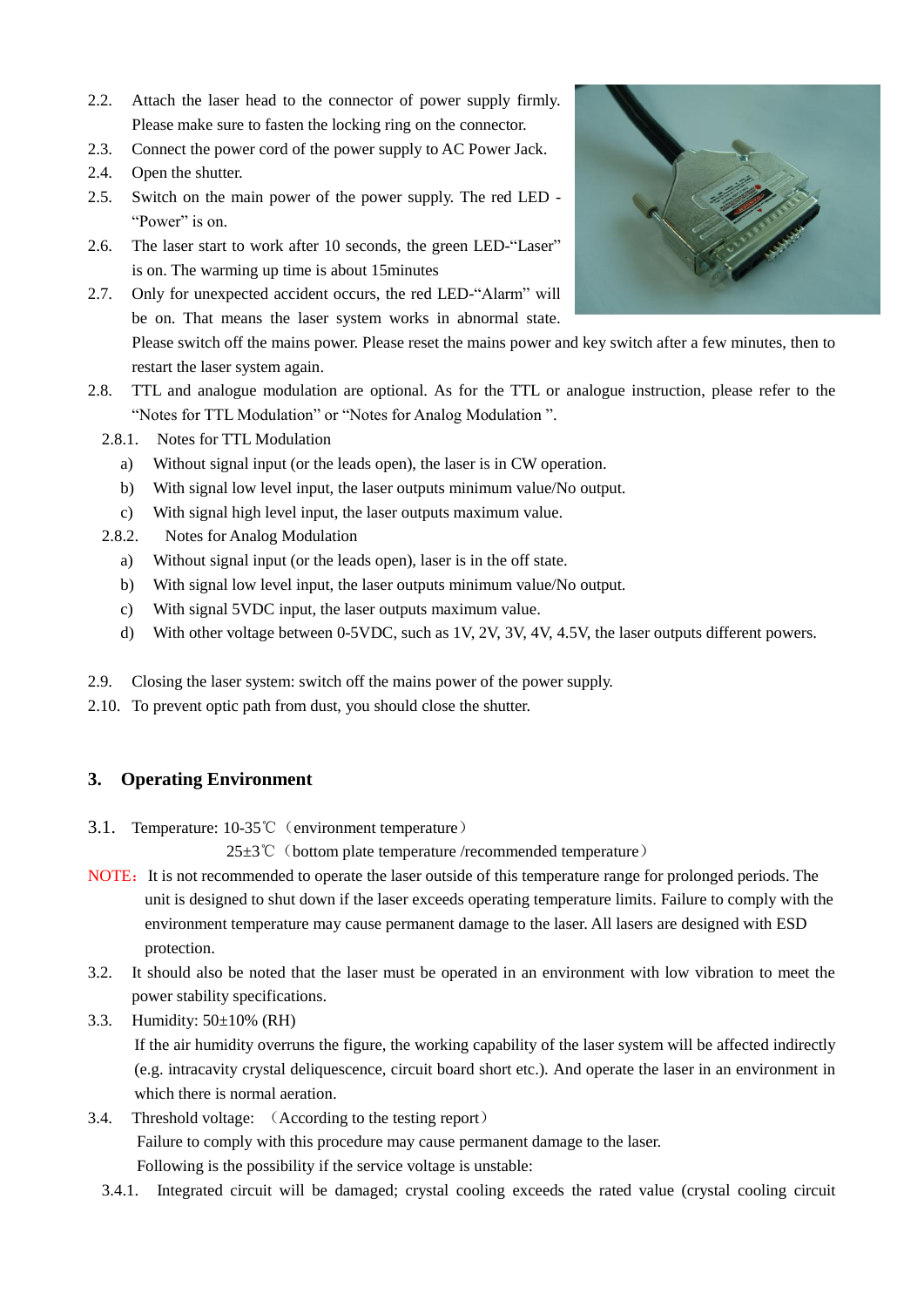invalid), output power decreased, and fan not run, caused by unstable service voltage.

- 3.4.2. Unstable power supply makes LD damaged by instantaneous peak current passing.
- 3.4.3. Unstable voltage static electronic makes potentiometer electric capacity resistor integrated circuit TEC circuit PC board damaged.
- 3.5. Threshold current: (According to the testing report)

Failure to comply with this procedure may cause permanent damage to the laser. The potentiometer capacitance resistance integrated circuit chiller circuit PC board may be damaged by momentary current or unstable current.

### **4. Laser safety**

#### 4.1. Optical Safety

- 4.1.1. Wearing a set of proper [laser safety goggles](http://www.wickedlasers.com/Goggles-16-1.html) is a good idea. Though laser safety goggles can protect a person's vision, it's always best to remember NEVER to look into a laser beam or bright reflection even when wearing laser safety goggles. Safety with high powered lasers is a critical issue that cannot be overlooked. Despite their brilliant beams and ability to burn, high power laser pointers and portable lasers are only a danger to your eyes. The danger that lasers represent to your eyes though is very serious. The visual receptors in your eyes are part of your central nervous system which means if your eyes are damaged, they do not heal or recover.
- 4.1.2. As far as power output, laser pointers and portable lasers do not release that much power. Especially not when compared to a normal 75W or 100W light globe. What makes the light from lasers so dangerous is that it has two unique properties.
- 4.1.3. Coherent and focused. The energy is focused on a very small area similar to the way a magnifying glass focuses the sun.
- 4.1.4. Collimated. The light does not spread out from a laser; it stays in a focused narrow beam that makes lasers almost as dangerous at a distance as close up.
- 4.1.5. Viewing optics or display screens should be used during operation to make the accessible emission less than Class I, reflected beams can cause serious accident by aiming beam at reflective surfaces, e.g. mirror, glass and bright metal.
- 4.1.6. Never use your laser in the vicinity of highways and airports. DO NOT target moving vehicles and airplanes.
- 4.1.7. Never randomly aim a laser out the window
- 4.1.8. DO NOT use a laser at the place marked "No smoking" "inflammable and explosive" and easily caused the danger.
- 4.1.9. Use an infrared detector to verify that the laser beam is on or off before working on the laser.
- 4.1.10. Set up controlled access areas with for laser only in well marked areas with controlled access. Be sure to post appropriate warning signs visible to all.
- 4.1.11. The operation of lasers should be under the supervision of qualified personnel only. When not in use, lasers should be shut down completely and made off-limit to unauthorized personnel.
- 4.1.12. Limit access to the laser system to persons required to be present.
- 4.1.13. Laser should be operated in the ambient of clean and dry and no electric.
- 4.1.14. Maintain experimental setups at low level to prevent inadvertent eye encounter with beams.
- 4.2. Electrical Safety Precautions
- 
- 4.2.1. Disconnect main power lines before working on any electrical equipment when it is not necessary for the equipment to be operating.